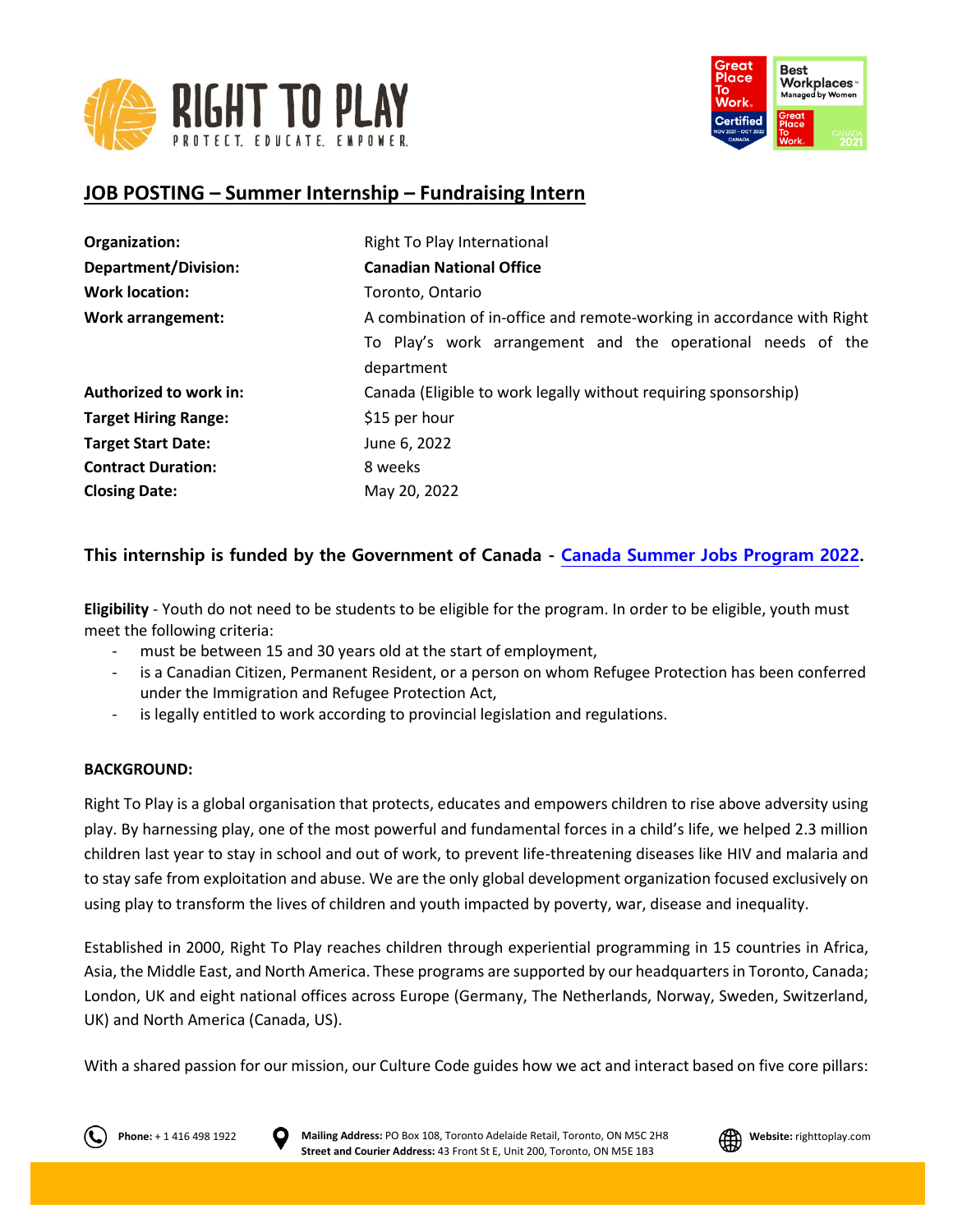



- Accept Everyone *Be intentional about inclusion*
- Make Things Happen *Seek opportunities to lead and innovate*
- Display Courage *Act with integrity*
- Demonstrate Care *Look after yourself and one another*
- Be Playful *Have fun at work*

Please visit [our website](http://www.righttoplay.ca/) to learn more about who we are and what we do, and [watch this video](https://www.righttoplay.com/en/landing/our-culture-code/) to find out about the five pillars of our Culture Code.

### **JOB SUMMARY:**

Right To Play's Canadian National Office (CNO) leads the fundraising program in Canada. We are seeking to hire a youth, with a priority to BIPOC identified people, with an interest in fundraising and the not-for-profit sector. The CNO Fundraising Summer Intern will be involved in a variety of projects connected to the Heroes Gala, the Monthly Giving program and the finance and operations support of the fundraising program. The Fundraising Summer Intern will be comfortable spending considerable time working with data. The Intern's involvement in these projects will provide the individual the opportunity to build skills in the areas of client service, teamwork, communication and data analysis.

\_\_\_\_\_\_\_\_\_\_\_\_\_\_\_\_\_\_\_\_\_\_\_\_\_\_\_\_\_\_\_\_\_\_\_\_\_\_\_\_\_\_\_\_\_\_\_\_\_\_\_\_\_\_\_\_\_\_\_\_\_\_\_\_\_\_\_\_\_\_\_\_\_\_\_\_\_\_\_\_\_\_\_\_\_\_\_\_\_\_\_

#### **PRIMARY RESPONSIBILITIES:**

## **Job Responsibility #1: Event Planning and Support (30% of Time):**

• Support in the preparation and lead up to the June 22 Heroes Gala and post event activities

\_\_\_\_\_\_\_\_\_\_\_\_\_\_\_\_\_\_\_\_\_\_\_\_\_\_\_\_\_\_\_\_\_\_\_\_\_\_\_\_\_\_\_\_\_\_\_\_\_\_\_\_\_\_\_\_\_\_\_\_\_\_\_\_\_\_\_\_\_\_\_\_\_\_\_\_\_\_\_\_\_\_\_\_\_\_\_\_\_\_

\_\_\_\_\_\_\_\_\_\_\_\_\_\_\_\_\_\_\_\_\_\_\_\_\_\_\_\_\_\_\_\_\_\_\_\_\_\_\_\_\_\_\_\_\_\_\_\_\_\_\_\_\_\_\_\_\_\_\_\_\_\_\_\_\_\_\_\_\_\_\_\_\_\_\_\_\_\_\_\_\_\_\_\_\_\_\_\_\_\_\_

- Support for the summer third party events of the Playmakers network
- Engagement with the team summer planning activities

## **Job Responsibility #2: Finance and Business Operations Team Support (40%):**

- Gala support, cleaning up and update of MCRM data, Contact list and Opportunities
- Supporting the team in tracking the Gala related information
- Mapping Click dimension and MCRM datasets
- Mapping processing and donor journey to identify gaps and provide recommendations
- Recording gifts and other operational support including during Gala event

#### **Job Responsibility #3: Monthly Giving Analysis and Support (30% of Time):**

- Data entry and cleaning:
	- o Help execute data cleaning in our CRM in order to ensure donor data accuracy



**Phone:** + 1 416 498 1922 **D** Mailing Address: PO Box 108, Toronto Adelaide Retail, Toronto, ON M5C 2H8 **All Website:** righttoplay.com **Street and Courier Address:** 43 Front St E, Unit 200, Toronto, ON M5E 1B3

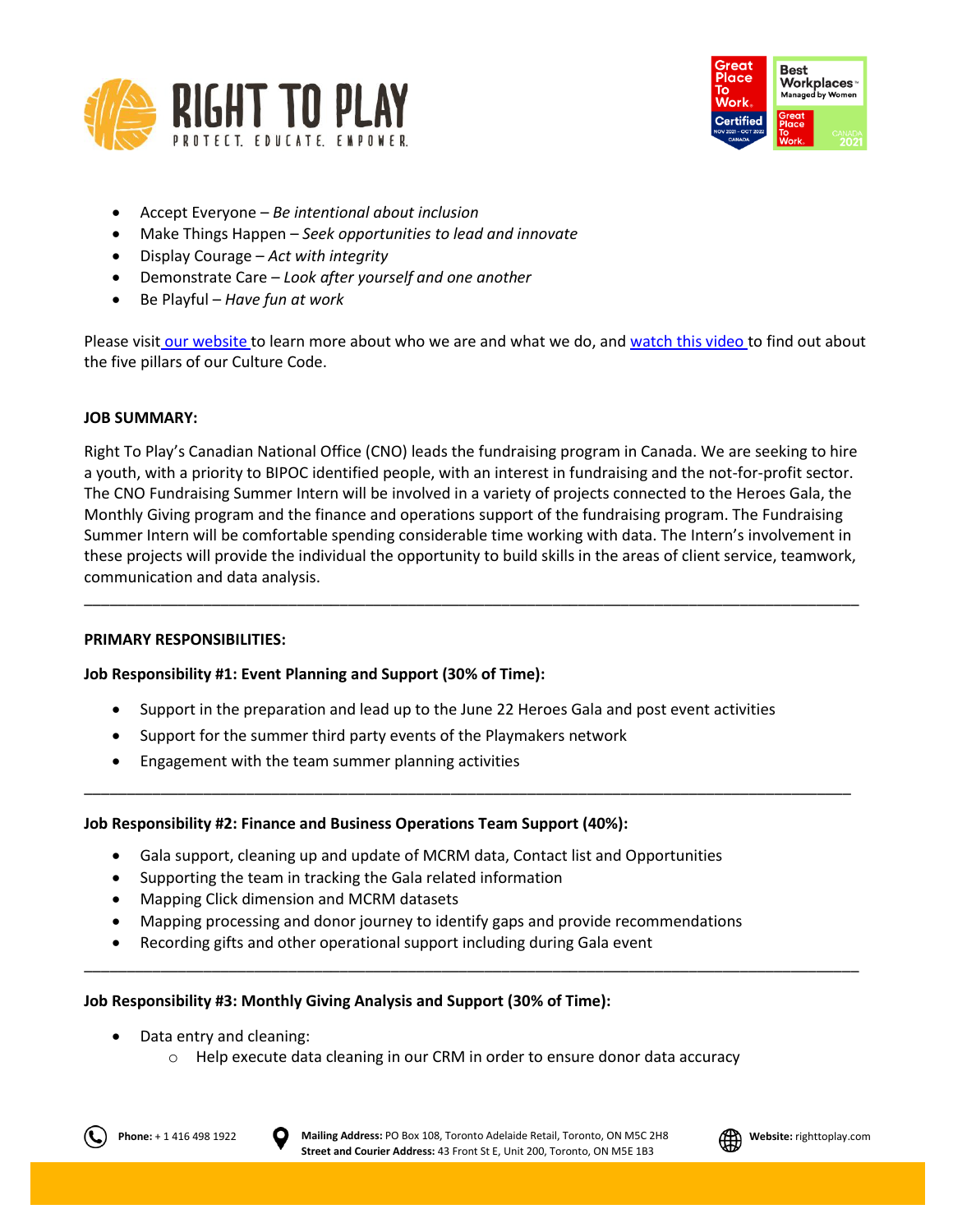



- o Double-check data imports as required
- Data analysis and projections
	- $\circ$  Help prepare and format reports for executives and stakeholders in our monthly donor program

### QUALIFICATIONS:

We are seeking an individual with an Undergraduate degree OR comparable combination of education and lived experience who has a desire to explore a career in the not-for-profit sector. You have experience in working with data and appreciate an attention to detail. An advanced knowledge of Excel is preferred and any experience in working with CRM systems will be advantageous.

\_\_\_\_\_\_\_\_\_\_\_\_\_\_\_\_\_\_\_\_\_\_\_\_\_\_\_\_\_\_\_\_\_\_\_\_\_\_\_\_\_\_\_\_\_\_\_\_\_\_\_\_\_\_\_\_\_\_\_\_\_\_\_\_\_\_\_\_\_\_\_\_\_\_\_\_\_\_\_\_\_\_\_

#### **WHO YOU ARE:**

You are a highly driven, results-oriented, collaborative and well-rounded leader with a passion for working with children and youth.

#### **WHAT YOU'LL GET:**

The opportunity to work with a passionate, innovative and collaborative team where you have the ability to make things happen. You will gain experience working for a Great Place to Work® Canada Certified and globally recognized organization with a healthy culture premised on our Culture Code **(accept everyone, make things happen, display courage, demonstrate care and be playful)**.

#### **HOW TO APPLY:**

If you are interested in applying for this position, please email your resume and cover letter to [careers@righttoplay.com](mailto:careers@righttoplay.com) and include the job title in the subject line.

While we thank all applicants for their interest, only those selected for interviews will be contacted. **Shortlisting of applications will begin immediately and interviews may be held before the closing date.**

Right To Play provides equal employment opportunities to employees regardless of their gender, race, religion, age, disability, sexual orientation or marital status. As such, we encourage groups who have been historically disadvantaged with respect to employment to apply for positions at Right To Play. We offer a family-friendly environment that allows for flexible work arrangements in order to support staff diversity and ensure a healthy work-life balance.